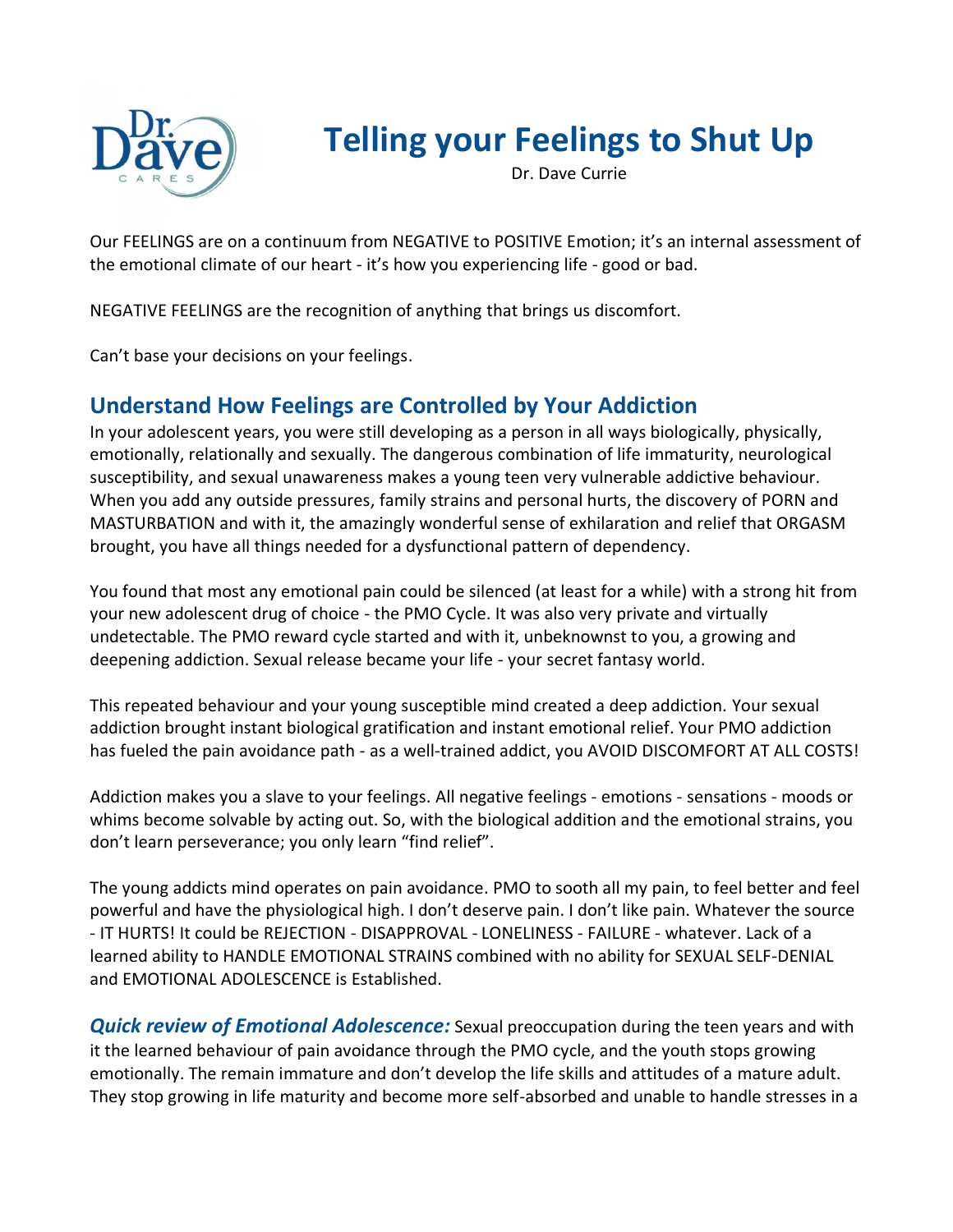healthy way. AS a result, they could be 50 years old but are acting and reacting like a 14-year-old. Part of growing up in life is learning that effort is needed to succeed at most everything. No pain - No gain.

Rather with Emotional Adolescence, the teen doesn't develop any ABILITY FOR DEFERRED GRATIFICATION. They are often Impatient. Complaining. Self-absorbed. Blaming. Excuse-making. Minimizing. Hiding, Lying. The "Poor me" attitude. This is "Too Hard" approach to life. NOTE: None of these dispositions are signs a maturity in life.

Immature people will AVOID Discomfort of any kind.

#### *WHAT SHOULD GUIDE OUR FEELINGS*

The Bible Doesn't give a lot of sympathy or credence to FEELINGS! The Bible calls us to THINK CLEAR and ACT RIGHT and doesn't discuss how you feel about it. SOLUTION: Be anchored by the truth and do what is right. Tell your feelings to get in line!

# *"It is fine to be zealous, provided the purpose is good, and to be so always, not just when I am with you." Galatians 4:18*

Zealous is an emotional word. It means passionate, eager, enthusiastic, obsessive - even fanatical. Let's break down what the Scripture is saying about these driving emotions:

- FINE to be Zealous
- FINE if the Purpose is GOOD
- FINE if you are CONSISTENT
- FINE if you are the same PRIVATELY not just PUBLICALLY

## *6 Reasons Why You Can't Trust Your Feelings- Especially Negative Ones*

- 1. Feelings have been hijacked by your sexual addiction. The correlation between the two is strong.
- 2. Your sexual addiction started in your adolescence has made you an emotional cripple. You likely haven't matured emotionally and don't fully know it and even know what you are missing.
- 3. Feelings change. The ups and downs of a person's emotions are almost limitless. Emotional decisions are dangerous ones.
- 4. Feelings are rarely anchored by truth. Feelings are often skewed by foolish or erroneous thinking.
- 5. Feelings acted on lead to far more poorer choices than good ones.
- 6. A person who is run by their emotions is a dangerous and unstable entity.

# *ANCHORING TRUTH ABOUT CONTROLLING FEELINGS AND NOT FEELINGS CONTROLLING YOU*

• Dr. Steven Stosny - Base your decisions on what you VALUE not on what you FEEL!